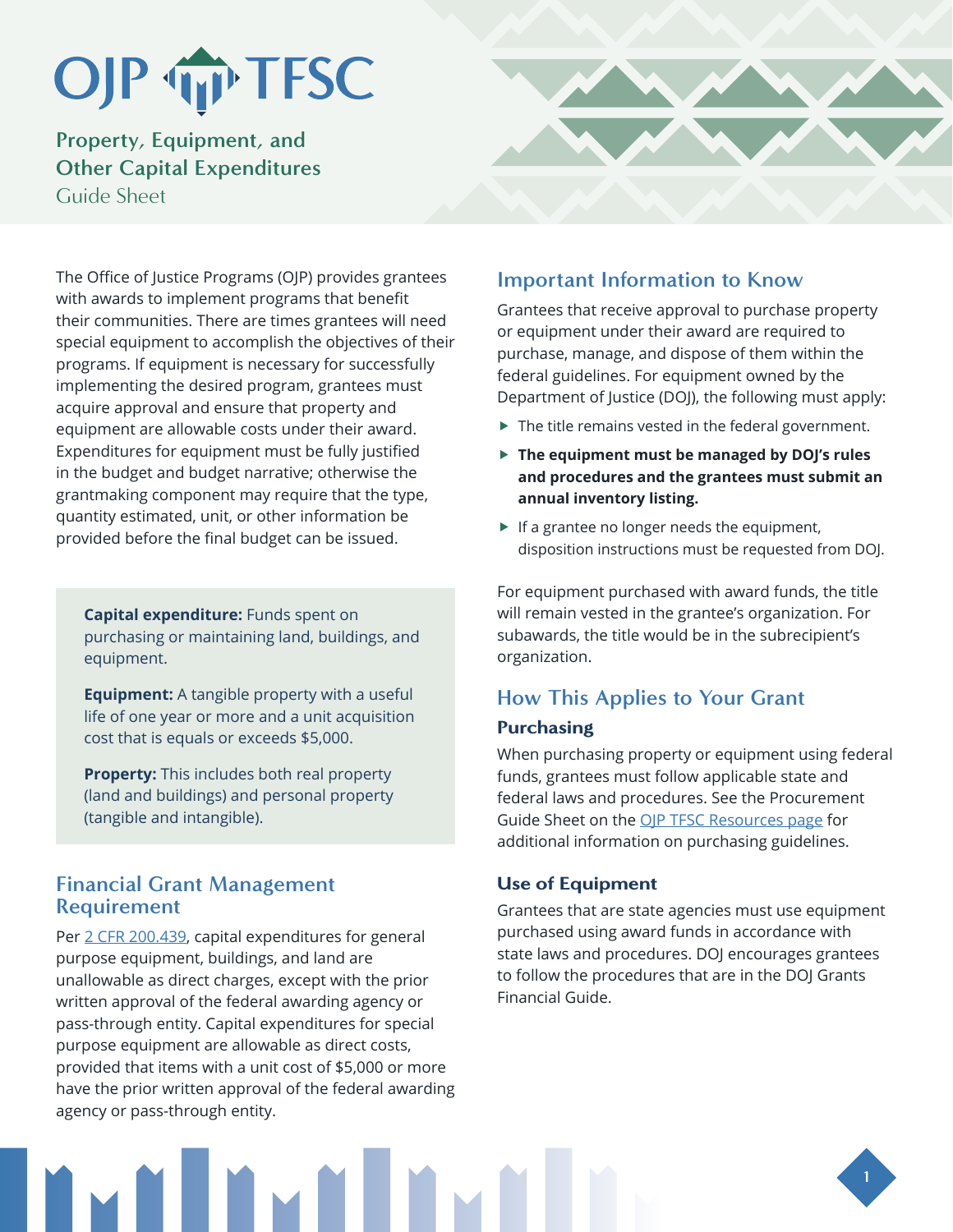All other grantees must use equipment purchased using award funds solely for the authorized program or project purposes, as long as it is needed. When the equipment is no longer needed for the original program or project, grantees may use it for other programs that are currently or previously supported by DOJ or another federal agency.

#### User Fees

If a program has user fees, it has to be treated as program income for that project, when appropriate (see [2 CFR 200.307](http://www.ecfr.gov/cgi-bin/retrieveECFR?gp=&SID=870db2718d81511f58f280c0fdc0957d&n=pt2.1.200&r=PART&ty=HTML#se2.1.200_1307) and the Program Income Guide Sheet on the [OJP TFSC Resources page](https://www.ojp.gov/training-and-technical-assistance/tfsc/resources)). Equipment owned, or within the interest of the federal government, should not be used to provide services a rate that is lower than private companies charge for equivalent services, unless doing so is specifically authorized by law (see [2 CFR 200.313\(c\)\(3\)\)](https://www.ecfr.gov/cgi-bin/retrieveECFR?gp=&SID=870db2718d81511f58f280c0fdc0957d&n=pt2.1.200&r=PART&ty=HTML#se2.1.200_1313).

#### Records Maintenance

To maintain accurate records on property and equipment purchased using federal funds, the records should include the following:

- $\blacktriangleright$  Description of the property/equipment (include make and model)
- $\blacktriangleright$  Manufacturer's serial number or other identification number
- $\blacktriangleright$  Source of the property, including the federal grant number
- $\blacktriangleright$  Who holds title
- $\blacktriangleright$  Acquisition date
- $\triangleright$  Cost of the property
- $\blacktriangleright$  Percentage of federal participation in the project costs for the relevant award
- $\blacktriangleright$  Location of the property
- $\blacktriangleright$  Use and condition of the property
- $\blacktriangleright$  Disposition data, including the date of disposal and sale price

It is important to note that grantees must retain records for equipment and real property for a period of three years from the date of final disposition.

#### Property Management—Inventory and **Maintenance**

Grantees are required to take a physical inventory of their equipment, and the inventory must be reconciled with the property records at least once every two years. The inventory reconciliation should include verification of the existence, current utilization, and the continued need for each item.

Grantees must create and implement maintenance procedures to keep their equipment/property in good condition. A system should also be in place to prevent loss, damage, and theft.

- $\blacktriangleright$  Any damage, loss or theft should be immediately and thoroughly investigated and documented. Any documentation acquired should be part of the official project records [\(see 2 CFR 200.313 \(d\)\(3\)](http://www.ecfr.gov/cgi-bin/retrieveECFR?gp=&SID=870db2718d81511f58f280c0fdc0957d&n=pt2.1.200&r=PART&ty=HTML#se2.1.200_1313)).
- $\blacktriangleright$  Equipment or real property purchase, or items improved using awards funds, should have equivalent insurance coverage to those owned by grantees. If a property/equipment is federally owned, grantees are not required to insure it, unless it is required by their federal award (see the Insurance Coverage Guide Sheet on the [OJP TFSC Resources page](https://www.ojp.gov/training-and-technical-assistance/tfsc/resources) and [2 CFR 200.310](https://www.ecfr.gov/cgi-bin/retrieveECFR?gp=&SID=870db2718d81511f58f280c0fdc0957d&n=pt2.1.200&r=PART&ty=HTML#se2.1.200_1310)).
- $\triangleright$  Grantees are responsible for replacing or repairing property/equipment that was deliberately or carelessly damaged, lost, stolen, or destroyed.

#### Replacement of Equipment

Equipment that is no longer effective or serviceable can be replaced, if it is needed for the continuation of the program or project for which it was acquired. The equipment may be replaced either through a trade-in or sale, followed by the purchased of the new replacement. For the replacement, there are a few things grantees should consider:

- $\blacktriangleright$  The replacement must have the same function and character of the original equipment/property; however, it does not have to be the same grade or quality.
- $\blacktriangleright$  The replacement's purchase must take place promptly after the sale of the prior equipment/property, to reflect that the sale and the purchase are related.